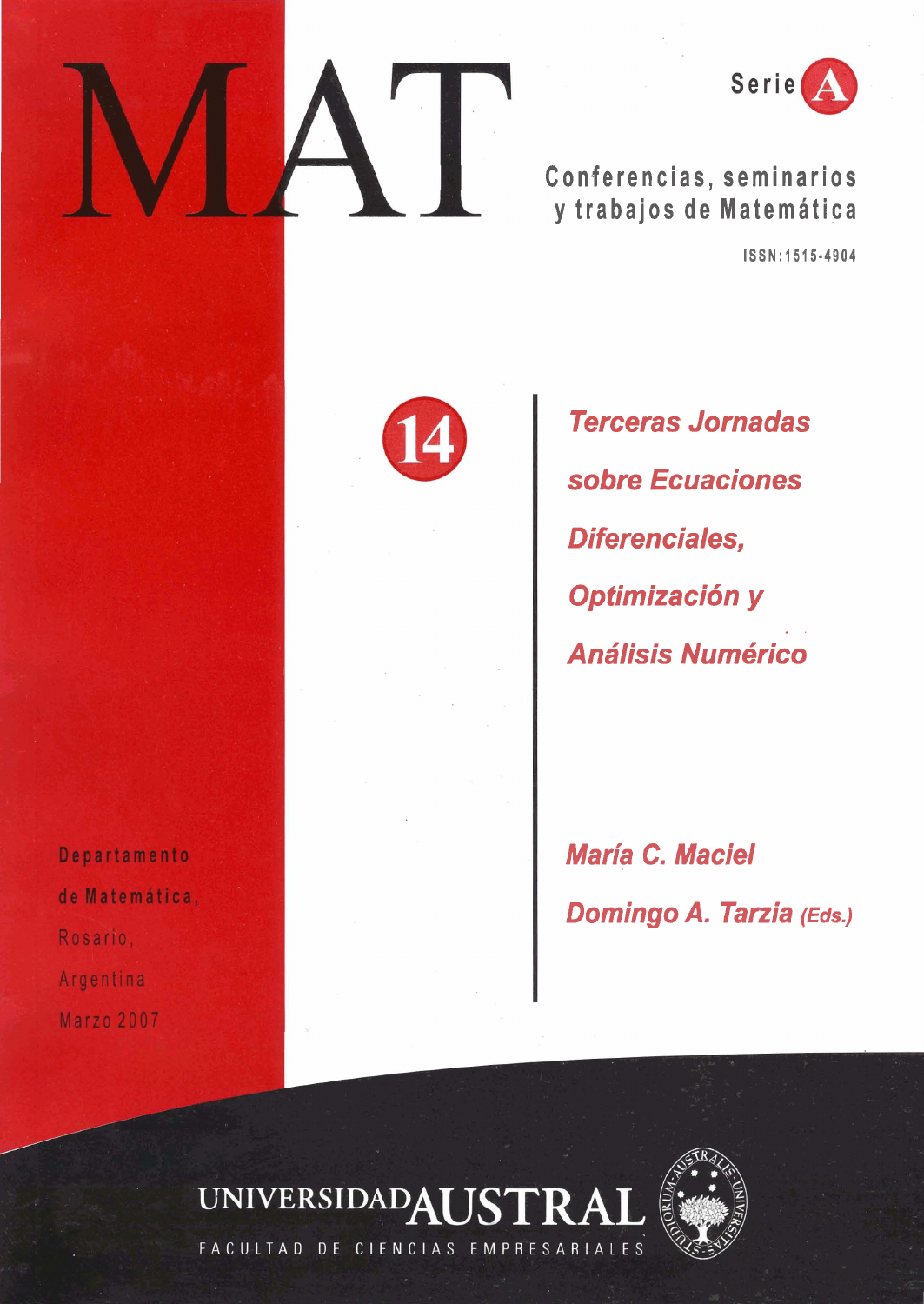# **MAT**

# **SERIE A: CONFERENCIAS, SEMINARIOS Y TRABAJOS DE MATEMÁTICA**

# **No. 14**

## **TERCERAS JORNADAS SOBRE ECUACIONES DIFERENCIALES, OPTIMIZACIÓN Y ANÁLISIS NUMÉRICO**

**Maria Cristina Maciel - Domingo Alberto Tarzia (Eds.)** 

#### **INDICE**

**Tatiana I. Gibelli – María C. Maciel**, "Large-scale algorithms for minimizing a linear function with a strictly convex quadratic constraint", 1-12.

**María C. Maciel – Elvio A. Pilotta – Graciela N. Sottosanto**, "Thickness optimization of an elastic beam", 13-23.

**María F. Natale – Eduardo A. Santillan Marcus – Domingo A. Tarzia,** "Determinación de dos coeficientes térmicos a través de un problema de desublimación con acoplamiento de temperatura y humedad", 25-30.

**Rubén D. Spies – Karina G. Temperini**, "Sobre la no convergencia del método de mínimos cuadrados en dimension infinita", 31-34.

**Juan C. Reginato – Domingo A. Tarzia,** "An alternative method to compute Michaelis-Menten parameters from nutrient uptake data", 35-40.

**Rosario, Marzo 2007**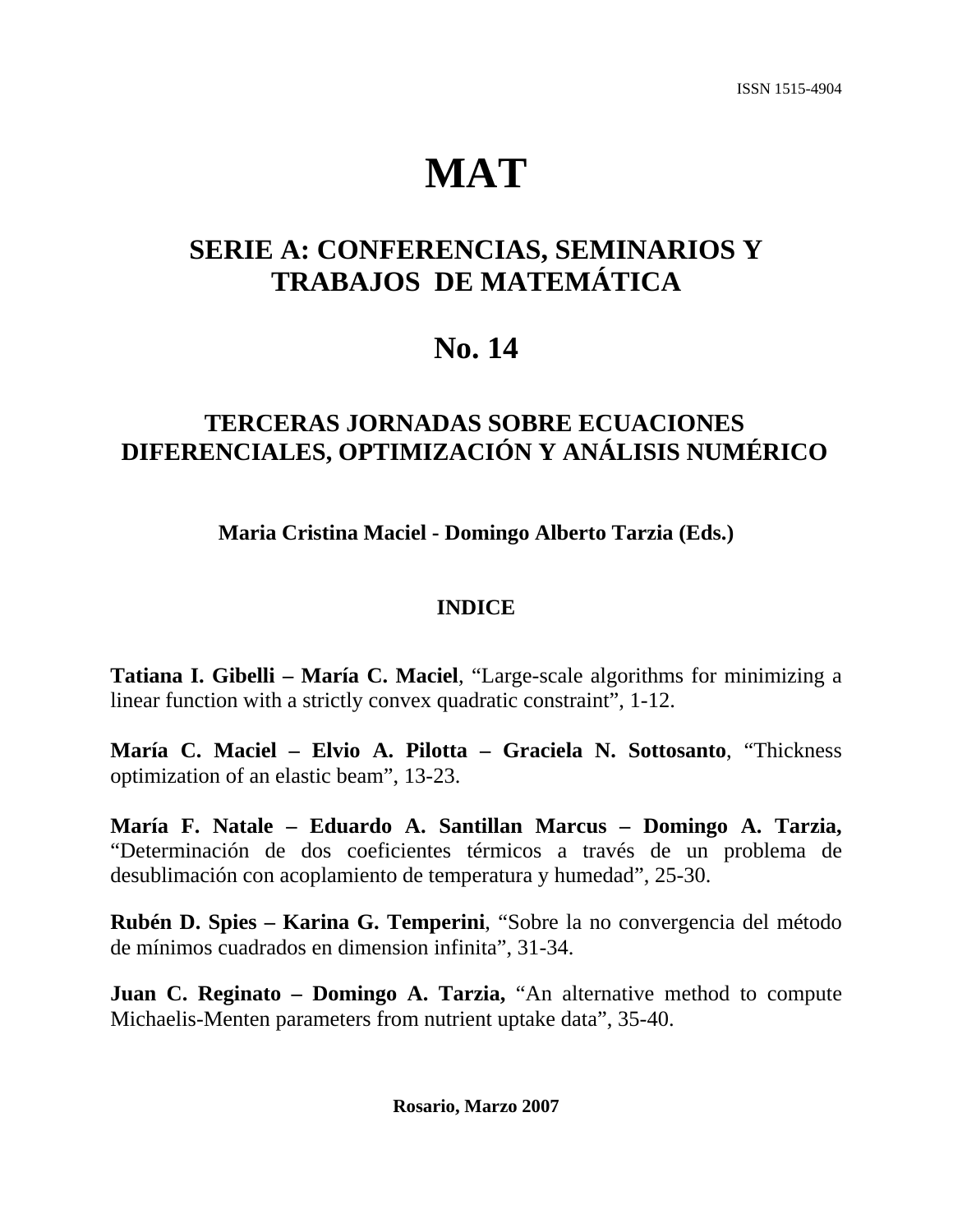## Thickness optimization of an elastic beam

María C. Maciel \*

Depto. de Matemática, Universidad Nacional del Sur, Av. Alem 1253, 8000 Bahía Blanca, Argentina Elvio A. Pilotta †

FaMAF, Universidad Nacional de Córdoba, CIEM–CONICET Medina Allende s/n, 5000 Córdoba, Argentina Graciela N. Sottosanto ‡

Depto. de Matemática, Universidad Nacional del Comahue, Santa Fe 1400, 8300 Neuquén, Argentina

#### Abstract

An elastic beam of variable thickness subject to a vertical load is considered in this work. Finding the thickness distribution minimizing the compliance of the beam is the structural optimization problem to be solved. Different types of support conditions for the beam are also included in the analysis. The approach is based on the Haslinger and Mäkinen formulation, although the resulting optimization problem is solved in a different way. Finite elements method is used to obtain a suitable discretized problem. The optimization problem is solved by using interior point methods and trust-region strategies. Numerical results are reported.

#### Resumen

En este trabajo es considerada una viga de espesor variable sujeta a una carga vertical. El problema de optimización estructural a resolver consiste en hallar el espesor que minimiza la deformación de la viga. Se analiza el problema con diferentes tipos de condiciones de soporte en la viga. El trabajo está basado en la formulación propuesta por Haslinger y Mäkinen aunque el problema de optimización obtenido es resuelto con un m´etodo diferente. El m´etodo de elementos finitos es utilizado para formular el problema discreto. El problema de optimización es resuelto usando el método de puntos interiores y estrategias de región de confianza. Se muestran resultados numéricos.

Key words: nonlinear programming, structural optimization, finite element method. Palabras Claves: programación no lineal, optimización estructural, método de elementos finitos.

AMS Subject Classification: 74P05, 65L60, 90C30, 90C51.

<sup>∗</sup> immaciel@criba.edu.ar

<sup>†</sup>pilotta@famaf.unc.edu.ar

<sup>‡</sup>gsottos@uncoma.edu.ar

This work was supported by Fundación Antorchas, Grant 13900/4, the Universidad Nacional del Sur, Grant UNS 24/L069, the Universidad Nacional del Comahue, Grant E060 and SECYT-UNC.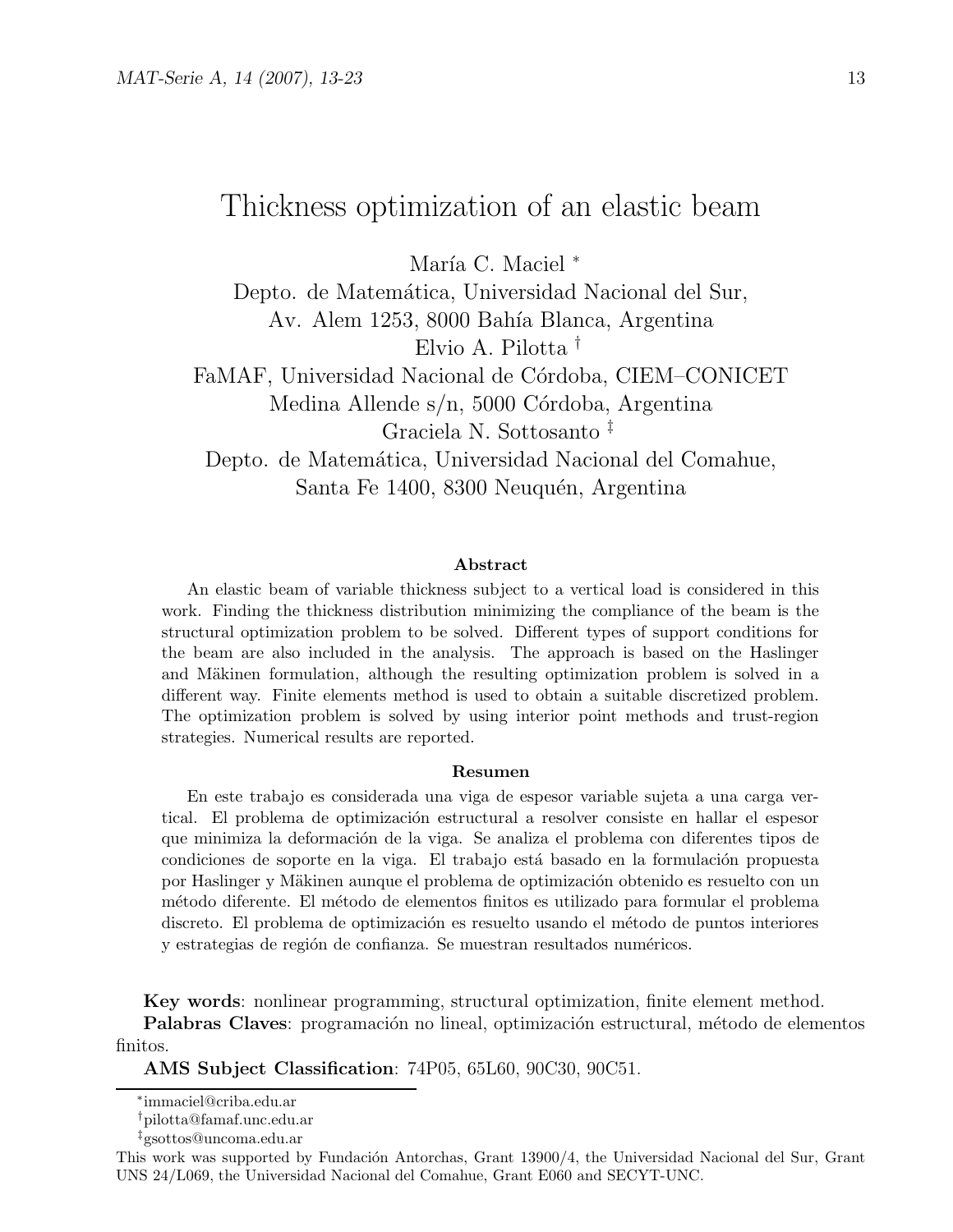## 1 Introduction

Our main objective in this work is to present an optimization model for solving a structural design problem. Particularly, we are interested in sizing optimization problems, where a typical size of a structure has to be optimized.

The model problem that we considered is well known in the structural optimization literature, however, the modelization technique presented here is simple because it avoids using complex tools and aspects from the sensitivity analysis. The sensitivity analysis is the usual theory for dealing this kind of problem (see [7, 12]). However, the computational aspects and numerical implementation based on it use to be sophisticated (see [1, 5, 8]).

We consider an elastic beam, of length  $l$ , subject to a vertical load  $f$  responding to the Euler-Bernoulli theory. This theory assumes that cross-sections perpendicular to the axis of the beam remain plane and perpendicular to the axis after deformation. Moreover, the transverse deflection  $w$  is given by the following fourth order differential equation

$$
\frac{d^2}{dx^2} \left( b \frac{d^2 w}{dx^2} \right) = q \quad \text{for} \quad 0 < x < l,
$$

where  $b = b(x)$  and  $q = q(x)$  are given functions of variable x and w is the dependent variable.

Here, b is a function depending on material properties and on the shape of the cross-section area of the beam,  $q$  is the distributed load and  $w$  represents the transverse deflection. In addition to the differential equation, the deflection  $w$  has to satisfy suitable boundary conditions, given by the supporting conditions.

In our optimal design problem the variable  $e$  is the thickness of the beam (height of crosssection) and our goal is to find the thickness distribution that minimize the compliance of the beam or, equivalently, that maximize the stiffness of the beam. Under this condition, the cross-section is a function of the thickness, that is,  $w = w(e)$ .

For numerical experiments we consider a beam with variable thickness, represented by the interval  $\Omega = [0, 1]$ , and subject to different support conditions.

Though our approach of this problem, and part of its analysis, is based on the formulation of [6], the resulting optimization problem is solved in a different way.

Basically, our idea is to use the finite element method to obtain a suitable discretization of the continuous boundary value problem in order to formulate an optimization nonlinear problem subject to equality, inequality constraints and bounds on the variables. For numerical results we have used the code KNITRO ([15]), which is an implementation of interior point method in combination with trust-region strategies ([14]).

This work is organized as follows. In section 2 we present the thickness beam problem and give a first optimization formulation, in section 3 we develop the discretization of the continuous problem using the finite element method. In section 4 we describe the reformulated optimization problem derived from the discretization and in section 5 we give some numerical results. Finally, in section 6, we state some conclusions.

#### 2 The problem

Let us consider an elastic beam fixed at both of its endpoints subject to a uniformly distributed vertical load  $q(x)$  and variable thickness e. Under these assumptions, the deflection w is the solution of the following boundary value problem: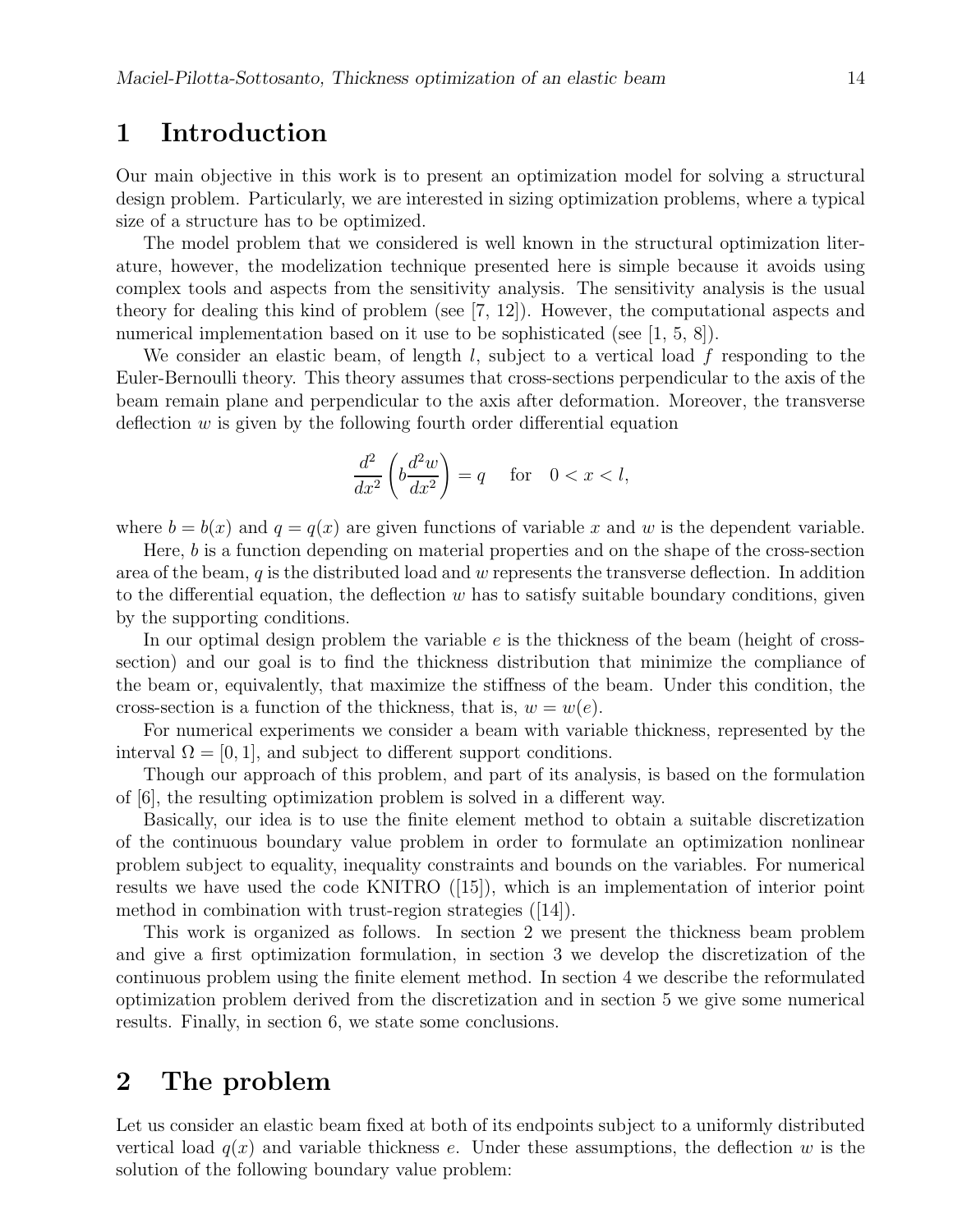$$
\frac{d^2}{dx^2} \left( \beta e(x)^3 \frac{d^2 w}{dx^2} \right) = q(x), \quad 0 < x < l,
$$
\n
$$
w(0) = w(l) = \frac{dw}{dx}(0) = \frac{dw}{dx}(l) = 0,
$$
\n(2.1)

,

where  $\beta \in L^{\infty}([0, l])$  is a positive function depending on material properties and on the shape of the cross-section area of the beam.

The stiffness of the beam is characterized by the functional  $J: H_0^2(\Omega) \to \mathbb{R}$  defined as

$$
J(w(e)) = \int_0^l q(x)w(e)dx,
$$

where  $H_0^2(\Omega)$  represent the Sobolev space of functions whose second derivatives are squareintegrable and satisfy the boundary conditions and  $w(e)$  is the solution of the boundary value problem (2.1).

This functional, which represents the external energy of deformation, can be considered as a measure of flexibility of the beam. On the other hand, the decrease of this functional implies increasing of the stiffness, so the problem of maximizing the stiffness is equivalent to minimize the functional J. This functional frequently appears in structural optimization either in the objective function or in the constraint set of the problem ([2, 13]).

To formulate the mathematical problem, we add some conditions, besides (2.1), that the thickness  $e$  has to satisfy. This conditions define a set of admissible thicknesses  $C$  given by:

$$
C = \left\{ \begin{array}{l} e \in C^{0,1}(\Omega) \mid 0 < e_{\min} \le e \le e_{max} \text{ in } \Omega, \\ |e(x_1) - e(x_2)| \le \gamma |x_1 - x_2| \text{ for all } x_1, x_2 \in \Omega, \\ \int_0^l e(x) dx = \alpha, \text{ for some } \alpha > 0, \\ e \text{ is symmetrical in } \Omega \end{array} \right\}
$$

i.e., C consists of functions that are uniformly bounded, uniformly Lipschitz continuous in  $[0, l]$ and preserve the beam volume and due to the boundary conditions a symmetric property is required. All of such conditions make sense from the practical and physical point of view.

From numerical and implementation aspects we consider the set  $C$  characterized by continuous and piecewise constant thickness functions. This last requirement implies to construct a stepped beam. Consequently, the optimization problem is given by

Find 
$$
e^* \in \tilde{C}
$$
 such that  
\n
$$
w(e^*) = \operatorname{argmin} J(w(e)) = \operatorname{argmin} \int_0^l q(x)w(e(x))dx
$$
\nwhere  $w(e)$  satisfy the problem (2.1).

To solve numerically this problem, we make a complete discretization of it, and we obtain a new problem defined by a finite number of design parameters.

#### 3 Discretization of the State Problem

For a discretization of the continuous problem we use a finite element approach, that is, we discretize the domain  $\Omega$  and write the weak formulation of the differential equation. See [11, 10].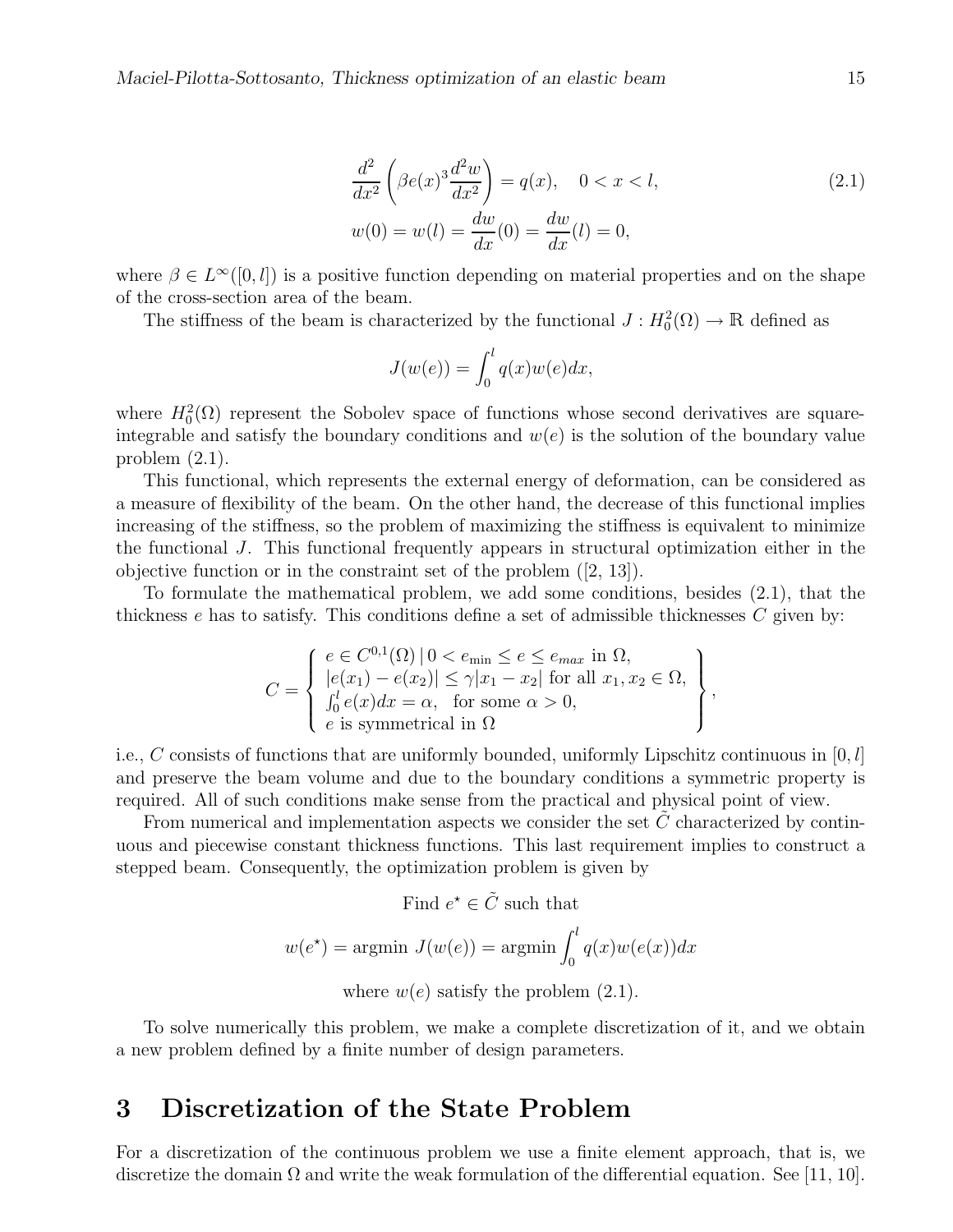Let  $d \in \mathbb{N}$  be given and  $\Delta h : 0 = a_0 < a_1 < \ldots < a_d = l$  be an equidistant partition of  $\Omega$ with the step  $h = l/d, a_i = ih, i = 0, \ldots, d$ . Thus, we divide the interval  $\Omega$  in d subintervals called elements. The  $a_i$ ,  $i = 0 \ldots, d$  are called nodes.

In order to obtain the weak formulation we consider an arbitrary element  $\Omega_k = [a_k, a_{k+1}]$ . Let  $V_h$  be a finite dimensional subspace of  $H_0^2(\Omega)$ , whose functions are continuous piecewise polynomials. Let  $v \in V_h$  be an arbitrary test function.

Now, by using the standard integration-by-parts formula twice in  $\Omega_k$ , we have

$$
\int_{a_k}^{a_{k+1}} \left( \beta e^3 \frac{d^2 v}{dx^2} \frac{d^2 w}{dx^2} - vq \right) dx +
$$
  

$$
\left[ v \frac{d}{dx} \left( \beta e^3 \frac{d^2 w}{dx^2} \right) - \frac{dv}{dx} \beta e^3 \frac{d^w}{dx^2} \right]_{a_k}^{a_{k+1}} = 0.
$$

The variables at each node involve the deflection w and its derivative  $\frac{dw}{dx}$ .

In the case of a beam supporting a flexion, the terms which have to be evaluated at the endpoints, have structural interpretations ([10]). Thus, the natural boundary conditions involve specifications about the bending moment  $\beta e^{3} \frac{d^2 w}{dx^2}$  and the shear force  $\frac{d}{dx} \left( \beta e^{3} \frac{d^2 w}{dx^2} \right)$  $\frac{d^2w}{dx^2}$  at the endpoints.

For simplicity, we introduce the following notation

$$
Q_1^k = \left[\frac{d}{dx}\left(\beta e^3 \frac{d^2 w}{dx^2}\right)\right]_{a_k}, \quad Q_2^k = \left[\beta e^3 \frac{d^2 w}{dx^2}\right]_{a_k},
$$
  

$$
Q_3^k = -\left[\frac{d}{dx}\left(\beta e^3 \frac{d^2 w}{dx^2}\right)\right]_{a_{k+1}}, \quad Q_4^k = -\left[\beta e^3 \frac{d^2 w}{dx^2}\right]_{a_{k+1}}.
$$

Thus, the weak formulation is given by

$$
0 = \int_{a_k}^{a_{k+1}} \left( \beta e^3 \frac{d^2 v}{dx^2} \frac{d^2 w}{dx^2} - vq \right) dx - v(a_k) Q_1^k
$$
  
 
$$
- \left( -\frac{dv}{dx} \right) Q_2^k - v(a_{k+1}) Q_3^k - \left( -\frac{dv}{dx} \right) Q_4^k.
$$
 (3.1)

See Fig. 1.

The variational formulation (3.1) requires that the interpolation functions to be twice continuously differentiable and has to satisfy interpolation conditions at the endpoints:  $w(a_k)$ ,  $w(a_{k+1})$ ,  $w'(a_k)$ ,  $w'(a_k)$ These four conditions imply that we need a cubic polynomial to interpolate  $w(x)$  and we assign the nodal variables for the element  $\Omega_k$ 

$$
u_1 = w(a_k),
$$
  $u_2 = -w'(a_k)$   
\n $u_3 = w(a_{k+1}),$   $u_4 = -w'(a_{k+1}).$ 

By using these nodal variables we have the following expression for w in  $\Omega_k$ 

$$
w(x) = u_1 \phi_1(x) + u_2 \phi_2(x) + u_3 \phi_3(x) + u_4 \phi_4(x)
$$
  
= 
$$
\sum_{j=1}^{4} u_j \phi_j(x),
$$
 (3.2)

where the functions  $\phi_j$  are the cubic Hermitte polynomials.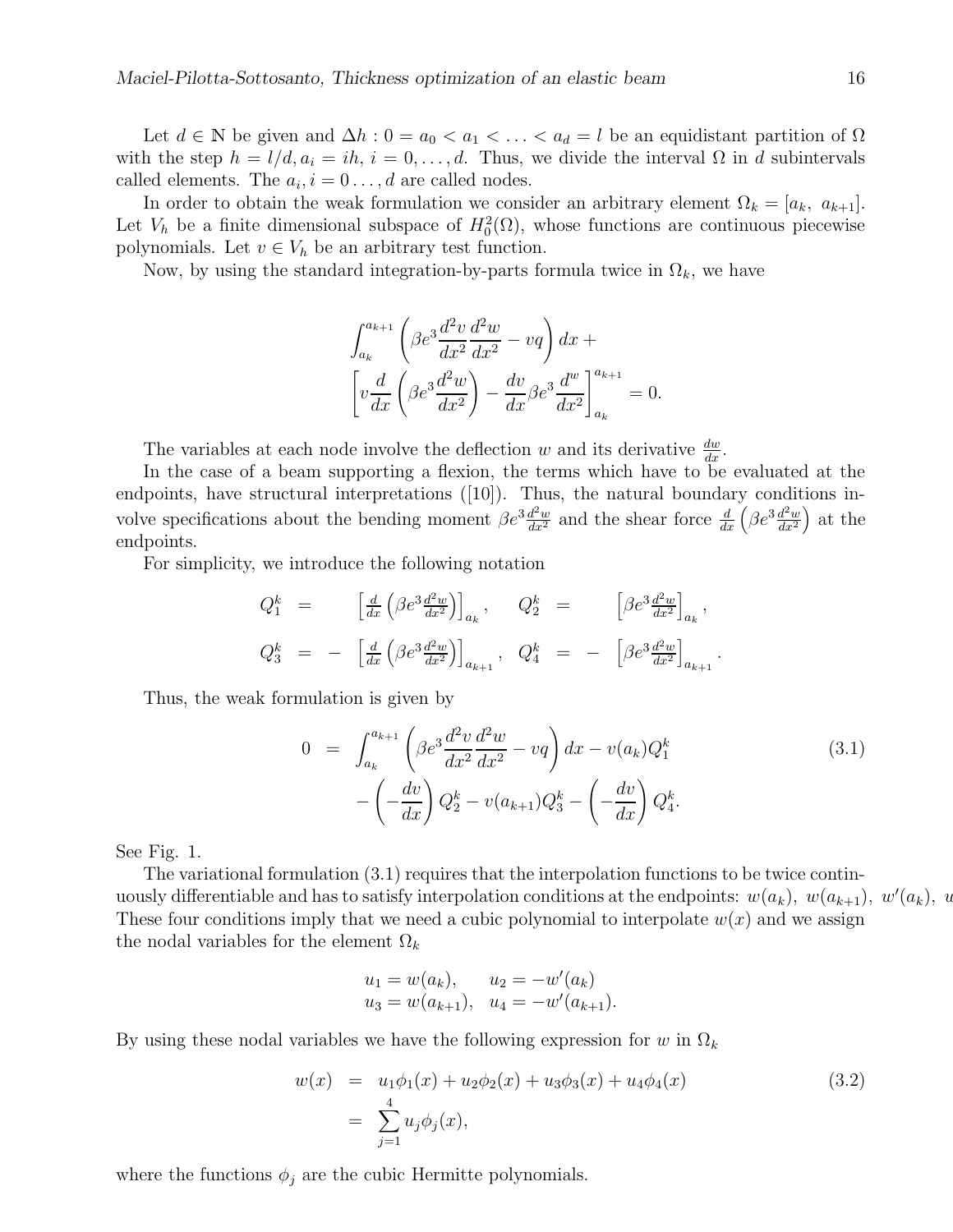

Figure 1: Generalized forces at one element of the beam.

#### 3.1 The Finite Element Model

According to (3.2) and the interpolation functions  $\phi_j$  in the weak formulation (3.1) we obtain the finite element model for the Euler-Bernoulli beam. Since there are four nodal variables at each element, then four possible choices could be used for  $v: v = \phi_i, i = 1, \ldots, 4$ .

For simplicity we consider the function  $\beta$  with constant value at the whole beam. Therefore, for the *i*-th algebraic equation (for  $v = \phi_i$ ) we have that

$$
0 = \beta e_k^3 \sum_{j=1}^4 \left( \int_{a_k}^{a_{k+1}} \frac{d^2 \phi_j^k}{dx^2} \frac{d^2 \phi_i^k}{dx^2} dx \right) u_j
$$

$$
- \int_{a_k}^{a_{k+1}} \phi_i^k q(x) dx - Q_i^k,
$$

or equivalently,

$$
\sum_{j=1}^{4} K_{ij}^{k} u_{j}^{k} - F_{i}^{k} = 0,
$$

where

$$
K_{ij}^k = \beta e_k^3 \int_{a_k}^{a_{k+1}} \frac{d^2 \phi_j^k}{dx^2} \frac{d^2 \phi_i^k}{dx^2} dx,
$$
  

$$
F_i^k = \int_{a_k}^{a_{k+1}} \phi_i^k q(x) dx + Q_i^k.
$$

Now, if we write these coefficients in matrix notation we have

$$
\begin{bmatrix} K_{11}^k & K_{12}^k & K_{13}^k & K_{14}^k \\ K_{21}^k & K_{22}^k & K_{23}^k & K_{24}^k \\ K_{31}^k & K_{32}^k & K_{33}^k & K_{34}^k \\ K_{41}^k & K_{42}^k & K_{43}^k & K_{44}^k \end{bmatrix} \begin{bmatrix} u_1^k \\ u_2^k \\ u_3^k \\ u_4^k \end{bmatrix} = \begin{bmatrix} q_1^k \\ q_2^k \\ q_3^k \\ q_4^k \end{bmatrix} + \begin{bmatrix} Q_1^k \\ Q_2^k \\ Q_3^k \\ Q_4^k \end{bmatrix},
$$

where the matrix of the system, which is symmetric, is the stiffness matrix for the  $k$ -th element of the beam and the right hand side term is the vector of generalized forces, including the applied external forces and the shear force and flexion at the endpoints of the element.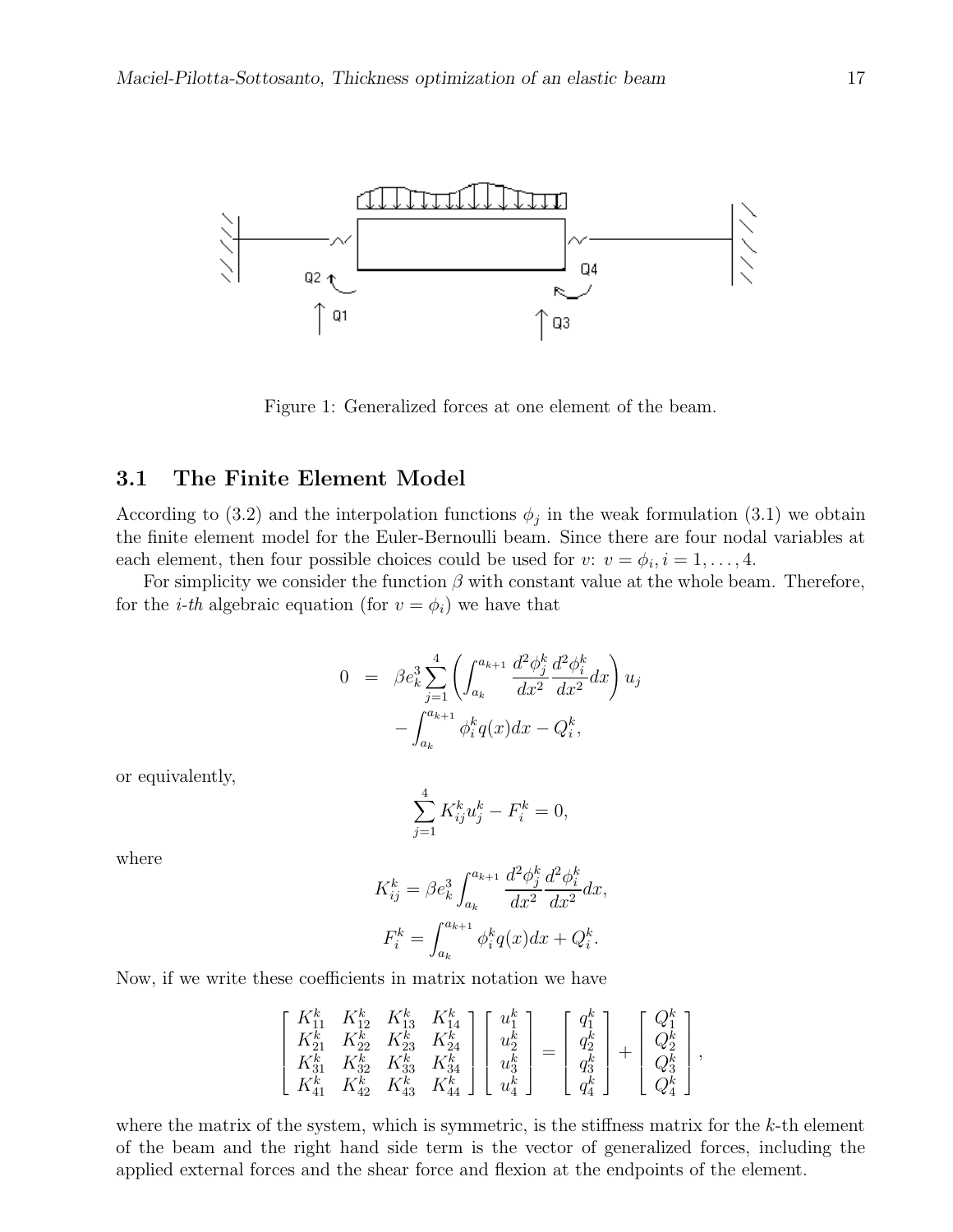If h is the length of the element and  $e$  is the thickness, the above equation is given by

$$
K^{k} = \frac{2\beta e_k^3}{h^3} \begin{bmatrix} 6 & -3h & -6 & -3h \\ -3h & 2h^2 & 3h & h^2 \\ -6 & 3h & 6 & 3h \\ -3h & h^2 & 3h & 2h^2 \end{bmatrix}
$$

$$
F^{k} = \frac{qh}{12} \left\{ \begin{bmatrix} 6 \\ -h \\ 6 \\ h \end{bmatrix} + \begin{bmatrix} Q_1 \\ Q_2 \\ Q_3 \\ Q_4 \end{bmatrix} \right\}.
$$

,

1  $\mathsf{I}$  $\mathbf{I}$  $\mathbf{I}$  $\mathbf{I}$  $\mathbf{I}$  $\mathbf{I}$  $\mathbf{I}$  $\mathbf{I}$  $\mathbf{I}$  $\mathbf{I}$  $\overline{1}$  $\mathbf{I}$  $\mathbf{I}$  $\mathbf{I}$  $\mathbf{I}$  $\mathbf{I}$  $\mathbf{I}$ 

See [11].

#### 3.2 Element Assembly

Having calculated the matrices and equations describing our approximations over each finite element, the next step is to assemble these equations on the entire mesh adding up the contributions furnished by each element. To do this, we take into account the two degrees of freedom at each node. That is, we consider the relationship between the variables associated to the right node at one particular element and the left node to the next element. In particular we consider the equilibrium relationships between the bending moment and the shear force between elements.

When the beam is partioned in d elements we obtain a  $2(d+1) \times 2(d+1)$  assembly matrix. However, the algebraic system has  $4(d + 1)$  unknown variables,  $2(d + 1)$  correspond to the generalized forces vector and the other  $2(d+1)$  to the deformations and its derivatives. Imposing the boundary conditions and the applied loads will allow us to reduce the unknown variables.

The boundary conditions for the beam problem depend on the geometric nature of the support conditions.

In the particular case of a beam fixed at both endpoints the deflection  $w$  and its derivative  $\frac{dw}{dx}$  are zero at the endpoints. The equilibrium conditions, at the intermediate nodes, yield the equations

$$
Q_3^k + Q_1^{k+1} = 0, \qquad \qquad Q_4^k + Q_2^{k+1} = 0,
$$

because there are no forces applied there, whereas the shear force and the bending moment are unknown at the endpoints of the beam.

Now, by using the equilibrium conditions at the intermediate nodes we have the nonlinear system

$$
K(e)U(e) = F(e),
$$

where  $K(e)$  is the stiffness matrix

$$
\left[\begin{array}{ccccc} 6e_1^3 & -3he_1^3 & \dots & 0 & 0 & 0 \\ -3he_1^3 & 2h^2e_1^3 & \dots & 0 & 0 & 0 \\ -6e_1^3 & 3he_1^3 & 6(e_1^3+e_2^3) & \dots & 0 & 0 \\ -3he_1^3 & h^2e_1^3 & 3h(e_1^3-e_2^3) & \dots & 0 & 0 \\ \vdots & \vdots & \vdots & \vdots & \vdots & \vdots \\ 0 & \dots & \dots & 3h(e_{d-1}^3-e_d^3) & -6e_d^3 & -3he_d^3 \\ 0 & \dots & \dots & 2h^2(e_d^3+e_{d-1}^3) & 3he_d^3 & h^2e_d^3 \\ 0 & \dots & \dots & h^2e_d^3 & 3he_d^3 & 2h^2e_d^3 \end{array}\right]
$$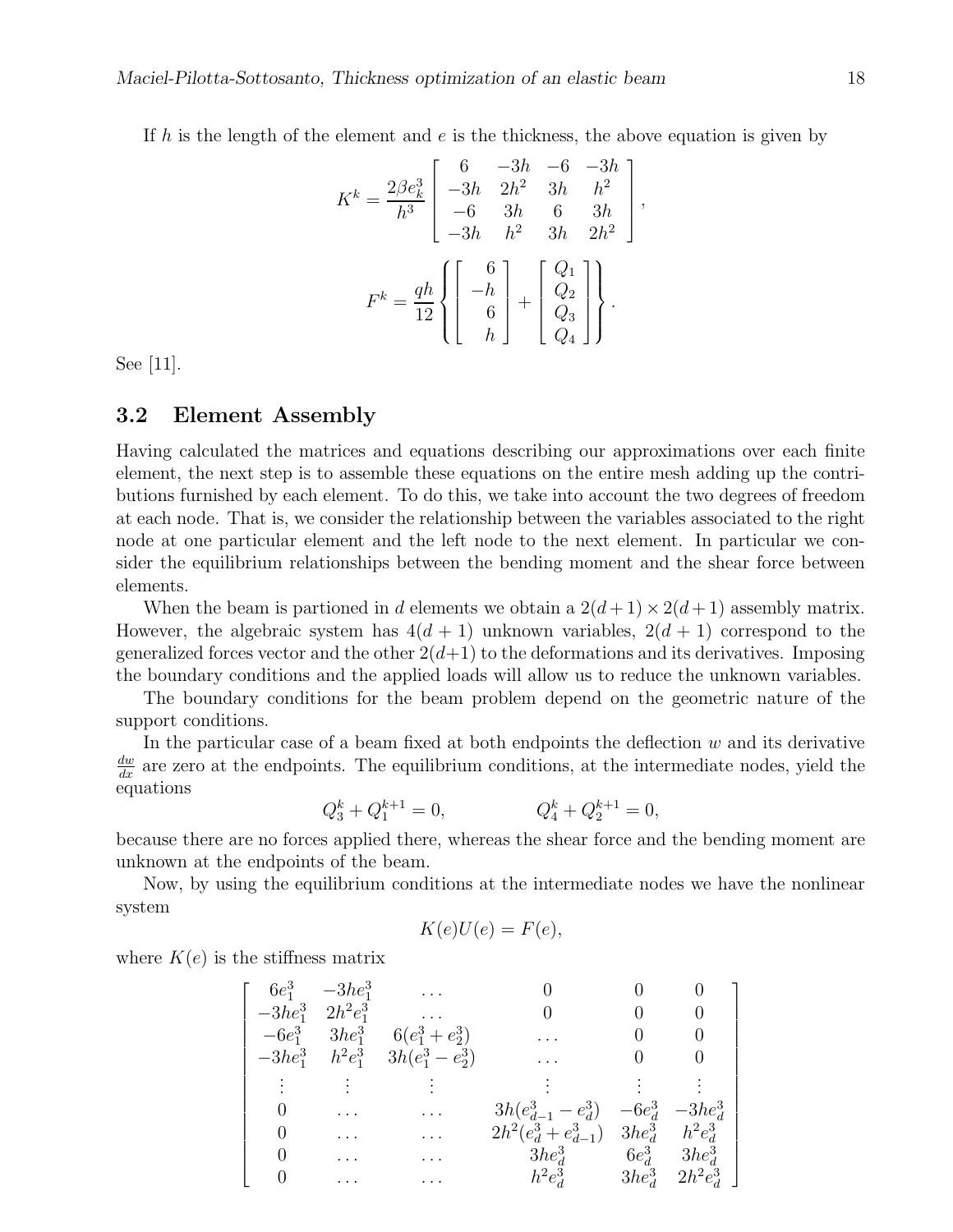and

$$
U(e) = \begin{bmatrix} 0 \\ 0 \\ u_3 \\ \vdots \\ u_{2d} \\ 0 \\ 0 \end{bmatrix}, \qquad \qquad F(e) = \frac{qh^4}{24\beta} \left\{ \begin{bmatrix} 6 \\ -h \\ 12 \\ \vdots \\ 6 \\ 6 \\ h \end{bmatrix} + \begin{bmatrix} Q_1^1 \\ Q_2^1 \\ \vdots \\ 0 \\ Q_3^d \\ Q_4^d \end{bmatrix} \right\}.
$$

Since the equations that contain deflections and its slopes do not contain the unknown coefficients associated to the generalized forces, the corresponding equations can be solved independently. Thus, the matrix equation can be partitioned

$$
\begin{bmatrix} K^{11} & K^{12} & K^{13} \\ K^{21} & K^{22} & K^{23} \\ K^{31} & K^{32} & K^{33} \end{bmatrix} \begin{bmatrix} U^1 \\ U^2 \\ U^3 \end{bmatrix} = \begin{bmatrix} F^1 \\ F^2 \\ F^3 \end{bmatrix},
$$

where  $U^1$  and  $U^3$  contain the known deflection and derivatives (in this case are zero due the support conditions) and  $U^2$  are the unknown. At the right hand side, in  $F^1$  and  $F^3$  there are unknown coefficients. Under this conditions the matrix equation that we are interested in, can be expressed as

$$
K^{22}U^2 = F^2.
$$
\n(3.3)

This is a  $2(d-1) \times 2(d-1)$  system, whose unknown variables are the deflection and derivatives at the intermediate nodes of the discretization. The coefficients of the submatrix  $K^{22}$  depend on the thickness of each element of the beam.

#### 4 Reformulation of the Optimization Problem

The discretization of the state problem yields a system of nonlinear algebraic equations (3.3). For the sake of simplicity of notation we rewrite the system (3.3) as

$$
K(e)U(e) = F,\t\t(4.1)
$$

where  $U(e)$  contains the deflection and its derivatives at the intermediate nodes. For the numerical solution of the problem we have to consider the conditions for the admissible thickness and discretization of the objective function.

The discretization of the state problem concern to the functional  $J$ , however, the restriction of  $J$  to the subspace  $V_h$  is identified with another functional defined in the euclidean space  $\mathbb{R}^{2(d-1)}$  as in [6].

To do this, we discretize the integral by using the same numerical formula that we have used for the volume of the beam. Since we consider uniformly distributed load, that is  $q(x) = q$ , constant at the whole beam, and we also assume that the thickness is constant at each element it is enough to use the rectangle rule. Clearly, if the load were not uniformly distributed it would be better to use a higher order quadrature rule. Then, the objective function is approximated by

$$
J(u(e)) = \int_0^l q(x)u(e(x))dx \simeq q^T\bar{U},
$$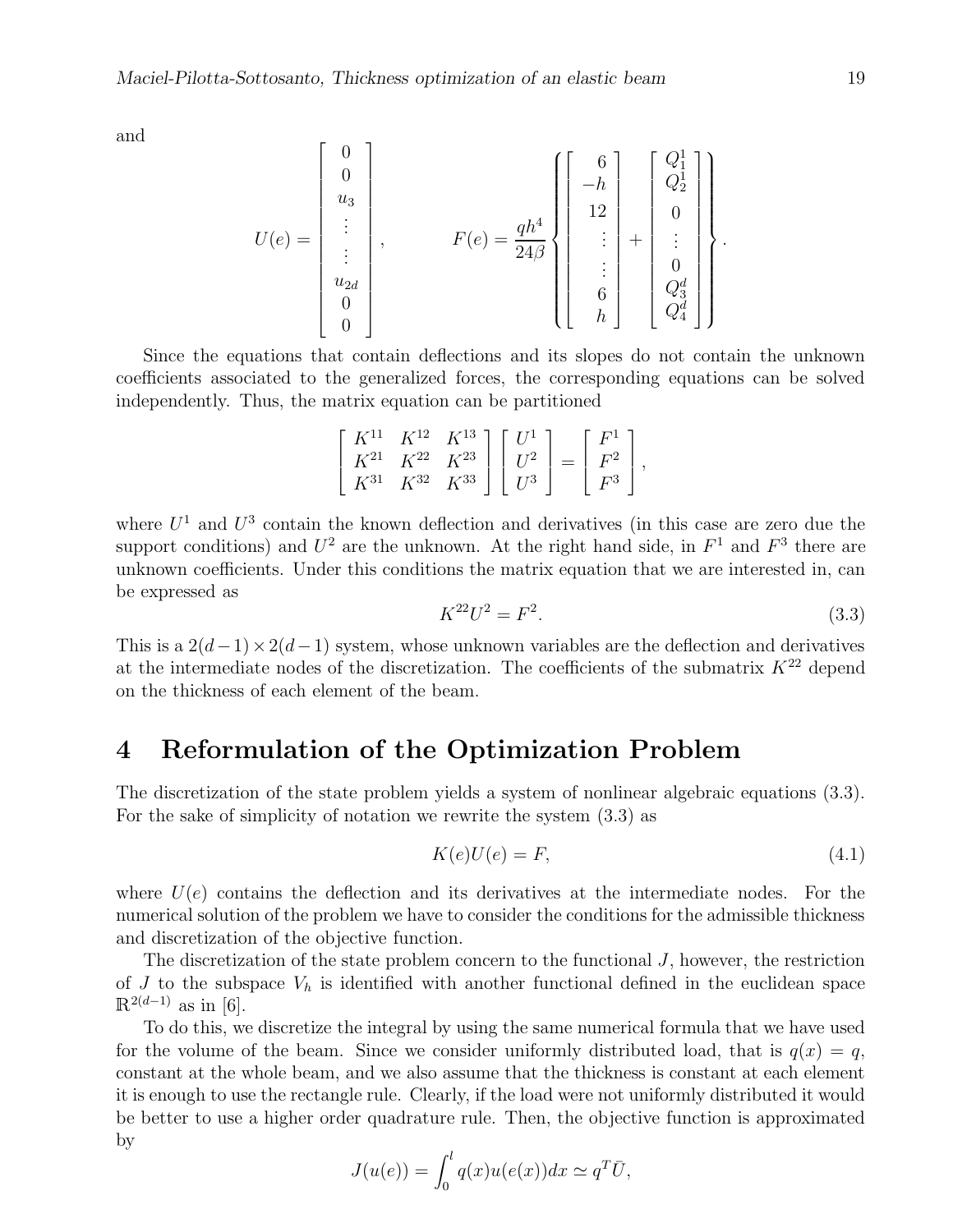where  $\bar{U}$  contains only the d−1 components of  $U(e)$  associated to deflections at the intermediate nodes and  $q$  is a constant vector, which has the same size.

Since the discretized beam is stepped constant, the admissible thickness is defined by a piecewise constant function that satisfies the following conditions

$$
e_{min} \le e_i \le e_{max}, \quad i = 1, \dots, d,
$$
  

$$
|e_{i+1} - e_i| \le \gamma h, \quad i = 1, \dots, d-1,
$$

for some constant  $\gamma$ . Moreover, the preserving volume condition is given by

$$
h\sum_{i=1}^{i=d}e_i=\alpha.
$$

Finally, the optimization problem is given by

$$
\min_{e,U} q^T \bar{U}
$$
\n
$$
\text{s.t.} \quad K(e)U(e) = F
$$
\n
$$
h \sum_{i=1}^{i=d} e_i = \alpha,
$$
\n
$$
e_{min} \le e_i \le e_{max}, \quad i = 1, \dots, d,
$$
\n
$$
|e_{i+1} - e_i| \le \gamma h, \quad i = 1, \dots, d - 1.
$$

Thus, the above problem is the classical formulation of a nonlinear programming problem with bounds at the variables and equality and linear inequality constraints. It is worth noting that system of algebraic equations  $(4.1)$  is nonlinear strongly on the design variables  $e_i$ . Through the derivation of the model is similar to the presentation in [6], the formulation is conceptually different. In our approach the variables corresponding to thickness and deflection are related through the constraint equation  $KU = F$ , although initially they are independent. Moreover, in that presentation the optimization problem take into account the thicknesses and their relationship with the deflections trough a sensitivity analysis. While sensitivity analysis provides an elegant and mathematically rigorous method to formulate the problem, it has one very serious drawback: the numerical solution is very difficult to be computed.

#### 5 Numerical Experiments

For numerical experiments we consider a beam with two different support conditions. First, we analyze a beam with both endpoints fixed, whose discretized model has been described in previous sections. Then, we consider a beam with one endpoint fixed and the other one simply supported. For this case, we note that the boundary conditions are different. At the simply supported endpoint the deflection is zero whereas its derivative is not: this support condition does not allow to assimilate bending moment at this endpoint. By using the notation of section 3, we have

$$
w(0) = u_1^1 = 0;
$$
  $\frac{dw}{dx}\Big|_{x=0} = u_2^1 = 0;$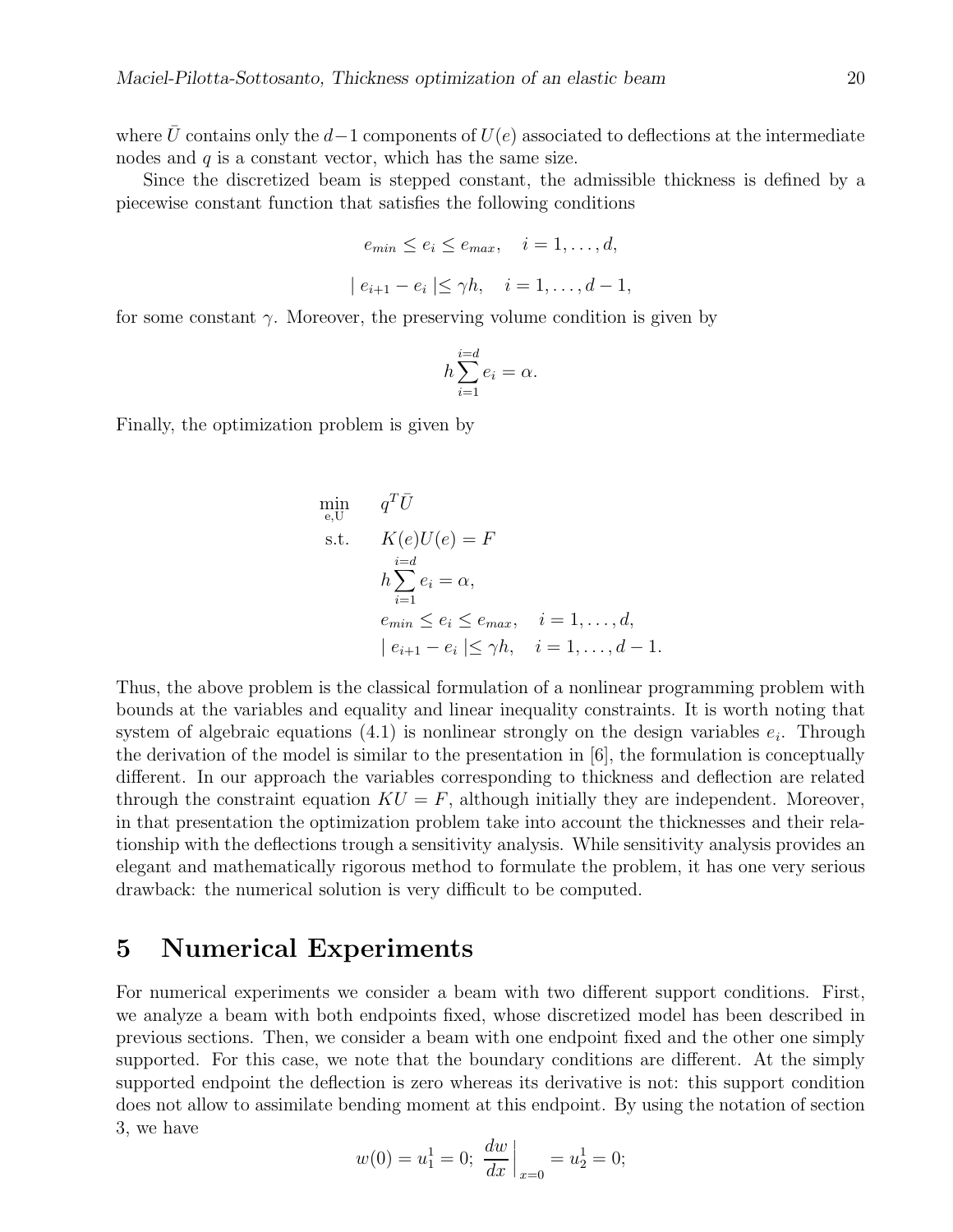$$
w(l) = u_3^d = 0; \ Q_4^d = -\left[\beta e_d^3 \frac{d^2 w}{dx^2}\right]_l = 0.
$$

According to these boundary conditions the nonlinear system of algebraic equations from the finite element method is modified.

For solving the optimization problem, we have used the solver KNITRO 3.1 ([14, 15]), by means of a Visual Fortran interface. The user has to provide three subroutines including the data of the problem, the objective function and the constraints, and finally, the gradient of the objective function and the Jacobian matrix of the constraints. This code is an implementation of the interior point method, where the nonlinear programming problem is solved by means of the solution of a sequence of barrier subproblems, depending on a parameter  $\mu$ . On the other hand, the algorithm uses a trust-region method as a globalization strategy and a merit function to obtain global convergence results.

Each iteration of the subalgorithm generates steps whose normal and tangential components satisfy mild conditions on adequate models. The normal component improves the feasibility and the tangential component, which is computed using the projected conjugated gradient method, improves the optimality. The whole code KNITRO 3.1 computes some iterations for each subproblem before the barrier parameter is decreased and then the procedure is repeated until suitable convergence conditions are reached. See [4, 3] for a complete description and analysis of this method.

The number of elements used for numerical experiments in both problems was  $d = 8$  and  $d = 32$ . For simplicity we adopted the following default values:

- $-l = 1$ , the length of the beam.
- $\beta = 1; q(x) = -1$ , the uniformly distributed load.
- $e_{\min} = 0.01, e_{\max} = 0.1$ , bounds for the thickness.
- $\alpha = 0.05, \gamma = 0.5.$

The initial approximation for thickness were  $e_i = 0.05, i = 1, \ldots, d$ . Then we solved the linear system of algebraic equations (4.1) in order to obtain the initial values for the other variables.

Finally, we show in Fig. (2–3), the profile of the optimal solution for the beam problem, in both cases, and the corresponding optimal value of the objective function.

## 6 Conclusions

We have presented and tested an optimization formulation for the elastic beam problem, which is subject to vertical loads, as in Euler-Bernoulli theory.

One of the main advantage of this formulation is that it is possible to use any of the many available nonlinear programming method to solve the thickness problem. It is a very attractive feature due to the advances in optimization algorithm during the last years. On the other hand, researchers in engineering, applied mathematics and other sciences paid attention to the conexion between optimization and computational mechanics in structural problems (structural optimization), so important and interesting advances were done about this area recently.

Though we considered here a one dimensional model, the same ideas can be applied in more complicated structural problems of dimension 2 or 3, or subject to different support and loads.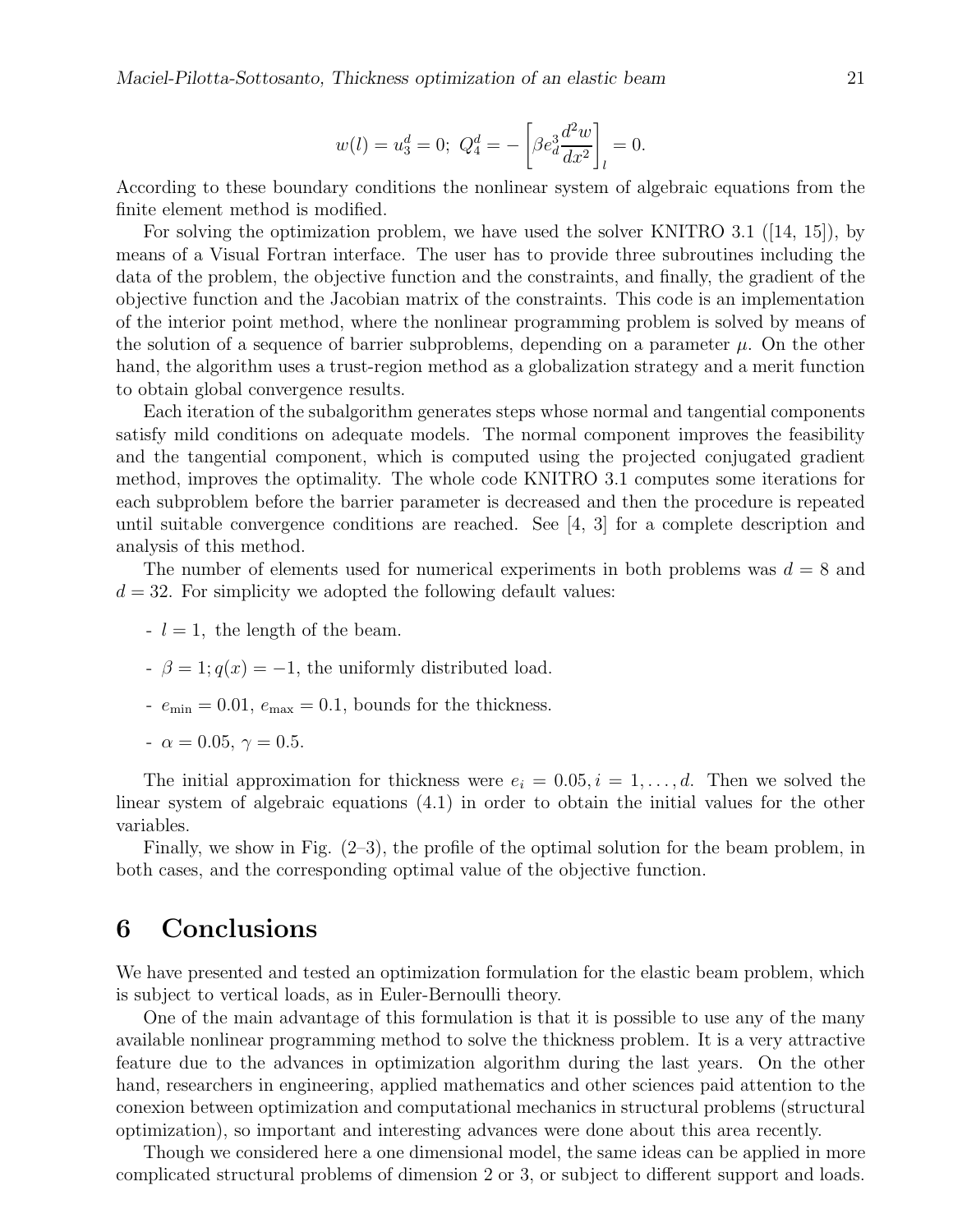

Figure 2: Discretization of the beam with both endpoints fixed by using 8 (J=6.388) and 32 elements (J=5.659) respectively.



Figure 3: Discretization of the beam with endpoints fixed-simply supported by using 8  $(J=29.458)$  and 32 elements  $(J=15.765)$  respectively.

The numerical results obtained are promising and encouraging. Moreover, the particular structure of the elastic beam problem obtained after the discretization seems to indicate that new optimization approach as Inexact–restoration methods ([9]) could be perform efficiently, particularly for large scale discretization.

In practice, it is usually important to optimize structures subject to different types of loads. In addition to the compliance cost functional we could consider another two functionals involving the smallest eigenvalues for two generalized problems. Eigenvalues represent natural frequencies of free oscillations and buckling loads of the beam and depend on the thickness distribution e. The goal could be to find a thickness minimizing the compliance of the perpendicularly loaded beam, maximizing the minimal natural frequency (i.e., the beam is stiffer under slowly varying dynamic forces), and maximizing the minimal buckling load (i.e., the beam does not loose its stability easily under the compressive load). So we would have a simple prototype of multiobjective thickness optimization of an elastic beam. It could be solved using nonlinear least squares if the solution of each problem is known. This will be the object of our practical research in the near future.